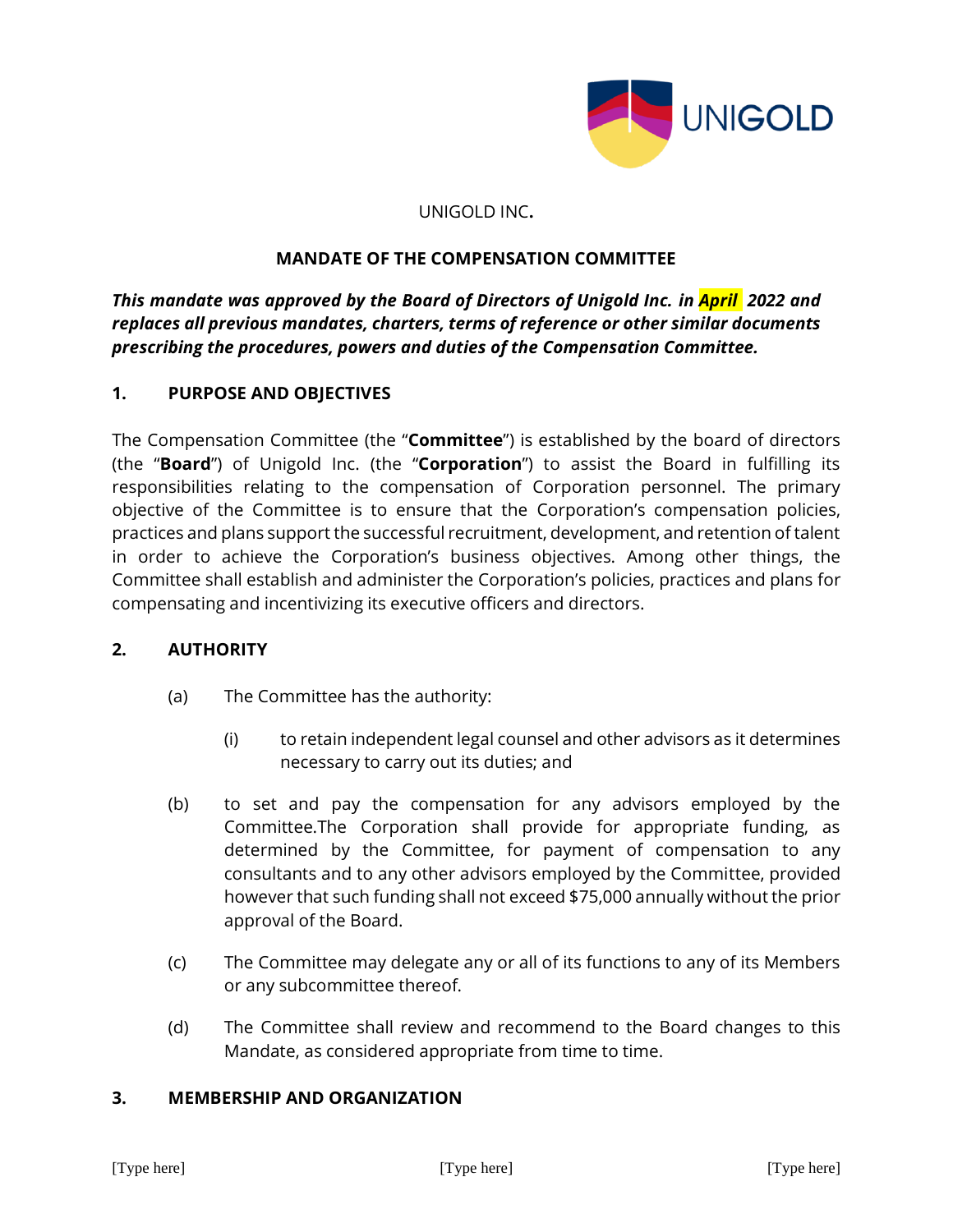(a) The Committee shall be comprised of no fewer than three directors ("**Members**", and each a "**Member**") as appointed by the Board, upon recommendation of the Corporate Governance and Nominating Committee.

- 2 -

- (b) A majority of the Members shall satisfy the independence requirements for directors under applicable securities laws, rules, regulations and stock exchange requirements.
- (c) The Committee shall appoint its own chair (the "**Chair**"). In the event of an equality of votes, the Chair shall not have a second casting vote.
- (d) Each Member shall be a member of the Board.
- (e) Each Member shall serve at the pleasure of the Board for such term as the Board may decide or until such Member is no longer a director of the Corporation. The Chair may be removed by the Committee at any time. The Board may fill vacancies on the Committee. If and whenever a vacancy shall exist on the Committee, the remaining Members may exercise all of the powers of the Committee, so long as a quorum remains.

## **4. MEETINGS AND PROCEDURES**

- (a) The Committee shall meet in person or by means of telephonic, electronic or other communication facility that permits all participants to communicate adequately with each other during such meeting as often as it determines necessary to fulfill its duties, but in no event less than once per year.
- (b) The Chair shall be responsible for calling the meetings of the Committee, establishing the meeting agenda with input from management and supervising the conduct of the meetings.
- (c) A majority of the Members shall constitute a quorum for conducting business at a meeting of the Committee.
- (d) The Committee may request any officer or other employee of the Corporation, or any representative of the Corporation's legal counsel or other advisors, to attend a meeting or to meet with any Members or representatives of the Committee.
- (e) The Committee shall record minutes of its meetings and submit those to the whole Board on a timely basis.

## **5. DUTIES AND RESPONSIBILITIES**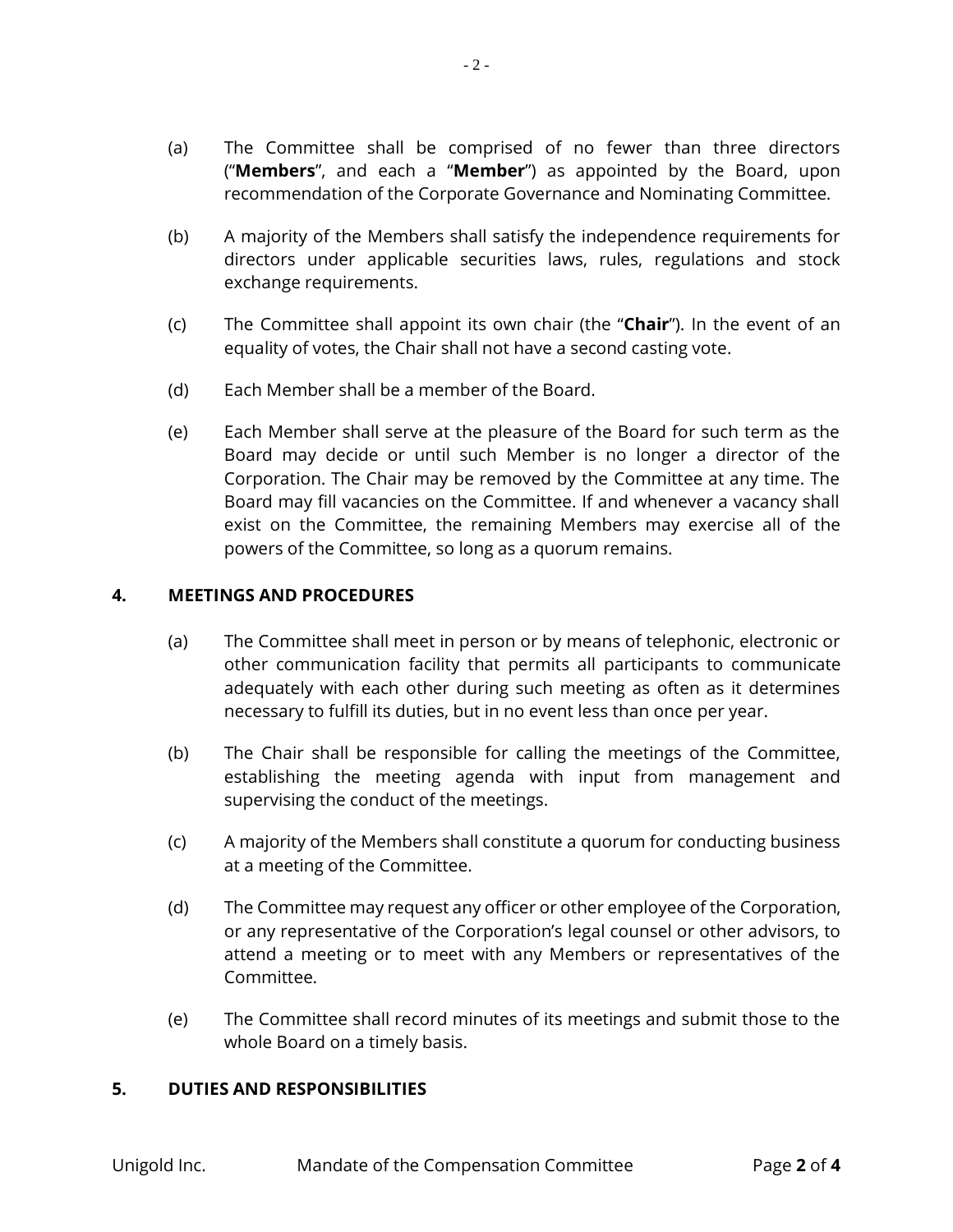The Committee shall be responsible for matters related to officer and director compensation, including all other equity-based incentive compensation plans. To fulfill its responsibilities, the Committee shall:

### *Reporting*

- (a) Prepare, review and approve any report relating to compensation required pursuant to applicable securities law, rules, regulations and stock exchange requirements and report regularly on its activities to the Board.
- (b) Review in advance all proposed executive compensation public disclosure.

#### *Establishment of executive compensation policies and programs*

- (c) Review all compensation arrangements for the Chairman of the Board and officers of the Corporation, including salaries, bonus, cash-incentive and equity-based incentive compensation, and make recommendations to the Board for its determination and approval.
- (d) Without limiting the foregoing, the Committee shall review and approve all proposed employment and retention agreements with any officer who would be deemed an executive officer of the Corporation, as well as severance agreements that provide benefits in excess of those set forth in any severance and termination plans previously approved by the Committee or the Board.
- (e) Review and approve, at least annually, corporate goals and objectives relevant to the compensation of the officers.
- (f) Evaluate the performance of the executive officers in the light of those corporate goals and objectives and set compensation levels based on those evaluations and any other factors it deems appropriate.

#### *Ratification of Incentive Compensation Plans by the Board*

- (g) Review and recommend for approval by the Board any of the following:
	- (i) cash incentive compensation and equity based incentive plans of the Corporation; and
	- (ii) any other equity-based plans of the Corporation that require the approval of shareholders.

#### *Performance Reviews*

(h) Conduct performance reviews, including an annual performance evaluation of